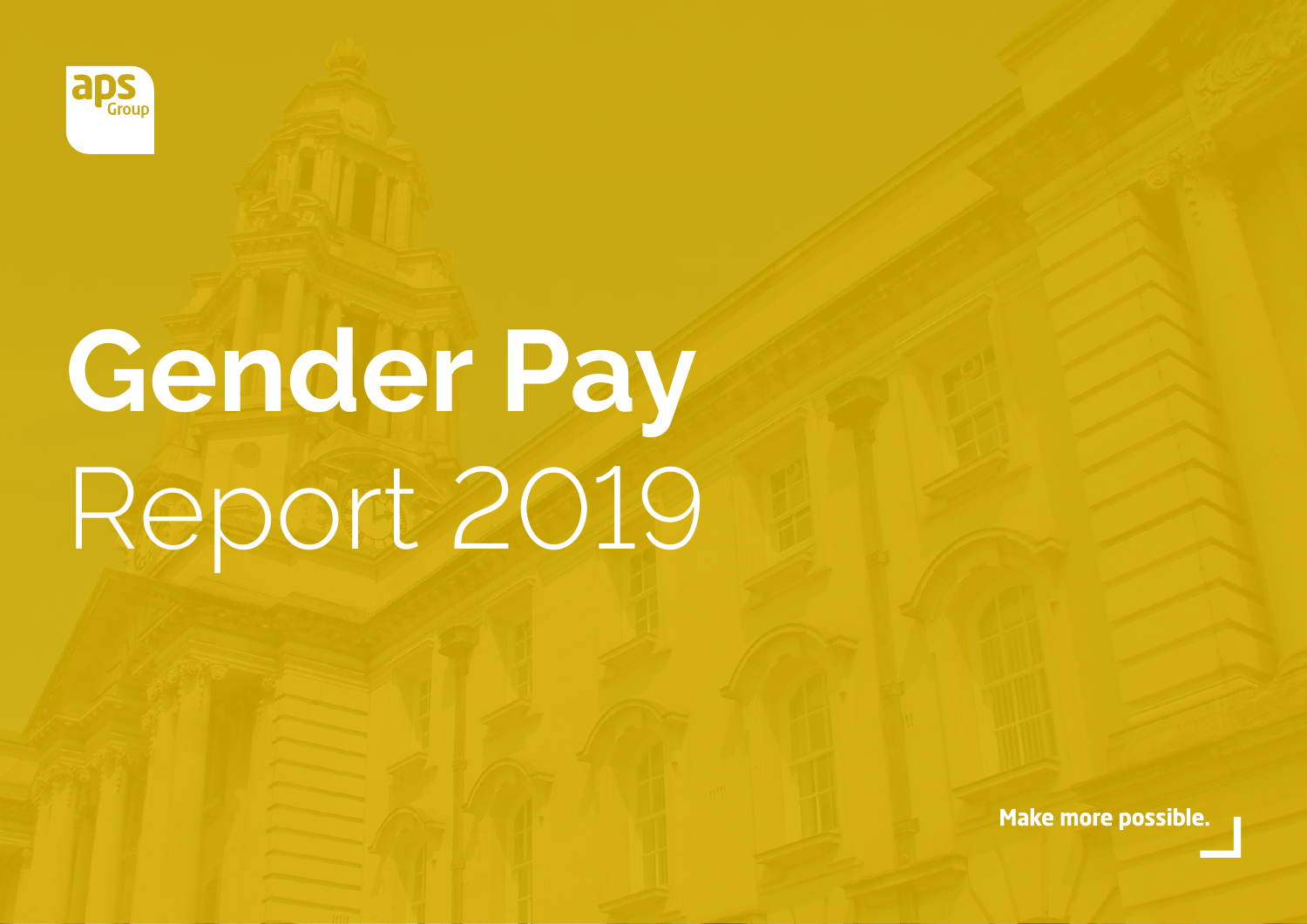## **Introduction**

At Allied Publicity Services (Manchester) Ltd we believe our colleagues are fundamental to our success. We recognise the importance of providing an inclusive environment that enables us to attract, develop and retain talented individuals who not only share our values, but also reflect society, our communities and our customers. By working together and supporting each other we believe we can continue to Make More Possible.

# **What is the Gender Pay Gap?**

Following legislation that came into force in April 2017 UK employers with more than 250 employees are required to annually publish their gender pay gap data.

A gender pay gap is a measure of the difference in average pay of men and women working for an organisation, regardless of the nature of their work.

It is different from an equal pay comparison, which involves a direct comparison of 2 or more people carrying out the same, similar or equivalent jobs.

# **Understanding the Gap**

## **Pay Gap**

Percentage difference (mean and median) in hourly rate of pay at the snapshot date of 5 April 2019 between male and female employees. The gap is different to equal pay.

#### **Bonus Gap**

Percentage difference (mean and median) in total bonus payments received by male and female employees in the 12 months preceding the snapshot date of 5 April 2019.

# **Mean Versus Median**

#### **The Median Pay Gap**

The median is the 'middle'. The gap is calculated by finding the exact middle point between the lowest and highest paid female in our business and the lowest and highest paid male, then comparing the two figures.

## **Quartiles**

Total percentage of employees in order from lowest hourly rate of pay to highest hourly rate of pay, split into four groups.

## **% Received Bonus**

percent of all male and female employees who received a bonus in the 12 months preceding the snapshot date.

## **The Mean Pay Gap**

The mean is the 'average'. The gap is calculated by adding up the hourly pay of all females in our business and dividing by the number of women, doing the same for our male employees, then comparing the two results.